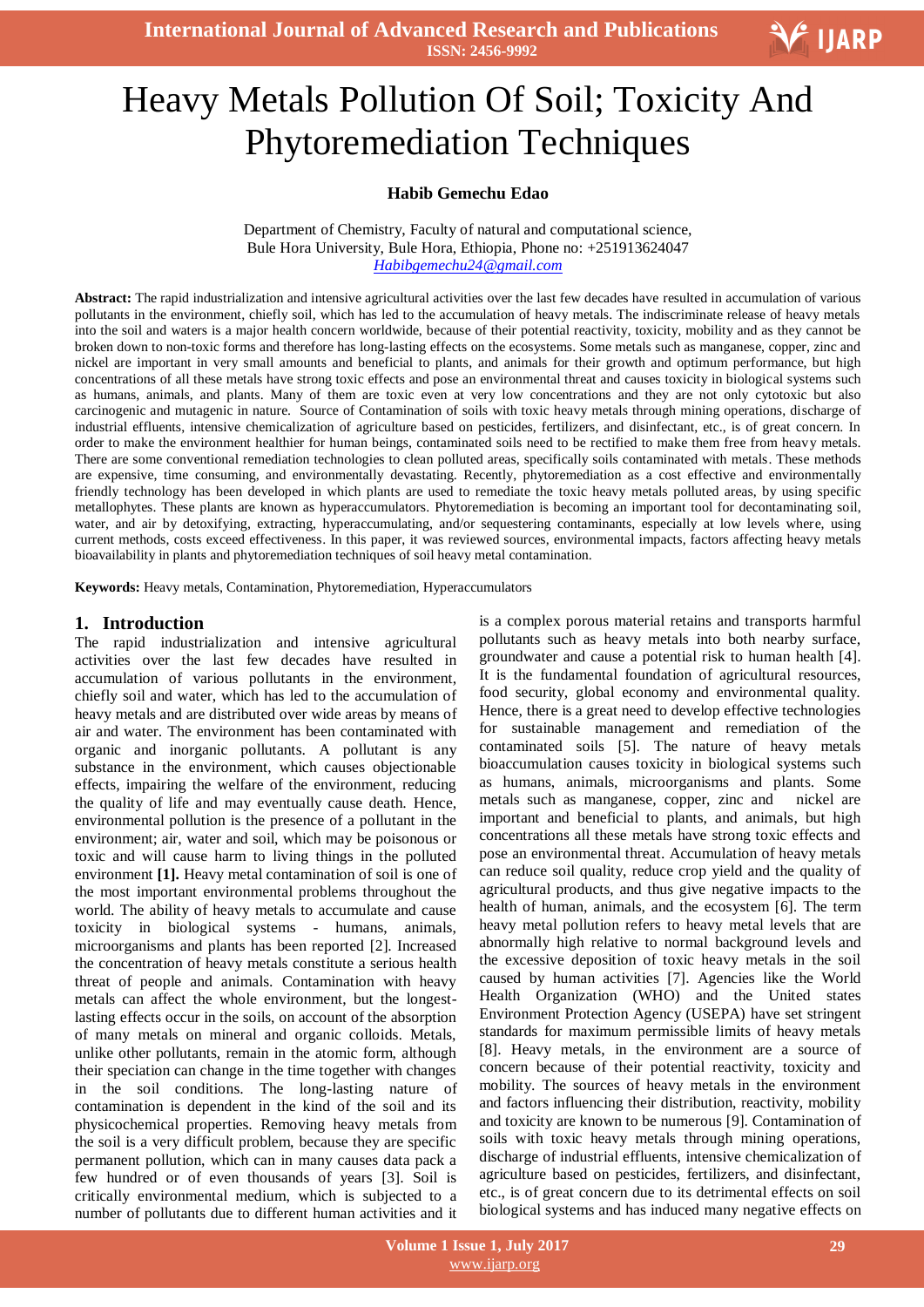

the environmental [10], [11]. It was reported that heavy metals are of considerable environmental concern due to their toxicity, wide sources; they have a long persistence and no biodegradable properties and accumulative behaviors. The half-life of these toxic elements is more than 20 years. According to the United States Environmental Action Group (USEAG), this environmental problem has threatened the health of more than 10 million people in many countries [12]. Although individual metals exhibit specific signs of their toxicity, the following have been reported as general signs associated with Cd, Pb, As, Hg, Zn Cu and Al poisoning: gastrointestinal disorders, diarrhoea, stomatitis, tremor, ataxia, paralysis, vomiting and convulsion, depression, and pneumonia when volatile vapours and fumes are inhaled. The nature of effects could be toxic (acute, chronic or sub-chronic), neurotoxic, carcinogenic, mutagenic or teratogenic [8]. Heavy metals in soil are present in several different forms. The various metal species can be present in a soluble ionic, exchangeable, and organically bound or a residual form. Certain of these forms are more mobile, while other forms are very stable and are not converted readily from one form to another. Different metal fractions within soil require different methods to separate them from the soil matrix. Conventional remediation technologies are based on biological, physical, and chemical methods, which may be used in conjunction with one another to reduce the contamination to a safe and acceptable level. In spite of being efficient, these methods are expensive, time consuming and environmentally destructive. At the same time they are usually harmful to the natural soil environment, and generate large amounts of waste. Recently, phytoremediation, which is an emerging technology, should be considered for remediation of contaminated sites because of its cost effectiveness, aesthetic advantages and long term applicability [13]. Phytoremediation can be defined as "the efficient use of plants to remove, metabolize various molecules in their tissues, detoxify or immobilise environmental contaminants in a growth matrix (soil, water or sediments) through the natural biological, chemical or physical activities and processes of the plants" [14], [15]. Various plant species have been identified and tested for their ability in uptake and accumulation of a variety of different heavy metals as Phytoremediation. To date, more than 400 species have been identified as metal accumulator [16]. Generally, plants show signs of stress when they accumulate high level of heavy metals. Thus, stressed plants may be a sign of metal contamination. However, some plant species are able to accumulate fairly large amounts of heavy metals without showing stress, which represents a potential risk for animals and humans. These plants that easily absorb high levels of metals from the surrounding soil are called hyperaccumulators. Take, for instance, dose of 5-ppm of Cd(II),  $Cr(VI)$ ,  $Cu(II)$ ,  $Ni(II)$ , and  $Zn(II)$  has been reported to promote the root growth of alfalfa plants (Medicago sativa) by 22.0%, 166.0%, 156.0%, 63.0%, and 105.0% respectively. In addition, a dose of 5ppm of Cr(VI), Cu(II), Ni(II), and Zn(II) increased the shoot length in 14.0%, 60.0%, 36.0%, and 7.7%, respectively. A plant is classified as a hyper accumulator for heavy metal (s) when it meets the following criteria; (a) shoot/root quotient  $> 1$ , (b) extraction coefficient (level of heavy metal in the shoot divide by total level of heavy metal in the soil)  $> 1$ ; extraction coefficient gives the proportion of total heavy metal in the soil which is

 taken up by the plant shoot/aerial part of the plant), (c) Furthermore, a plant which has high levels of heavy metals in the roots but with shoot/root quotients less than 1 is classified as a heavy metal excluder [17]. The aim of this review was to describe plant-soil interactions, to provide a brief view about sources, environmental impacts, factors affecting heavy metals Mobility and Phytoavailability in Plants, phytoremediation strategies of heavy metal contaminated soils and its mechanisms.

#### **1.1. Heavy Metal Pollution of Soils**

Soil has been recognized as the major sink for anthropogenic heavy metal deposition through various pathways. The contamination of soil by heavy metals can be problematic on several levels because they do not degrade biologically and this always result in several soil disfunctions leading to concerns about the environmental quality. Metal contaminated soil poses risks to humans and animals through ingestion of plants that have bioaccumulated toxic metals from contaminated soil [18]. Human activities all over the earth have increased environmental pollution by heavy metals in agricultural soil. Cadmium emissions have increased dramatically during the 20th century, one reason being that cadmium-containing products are rarely re-cycled, but often dumped together with household waste. At high concentrations, all heavy metals have strong toxic effects and are regarded as environmental pollutants. Excess concentrations of heavy metals in soils have caused the disruption of natural terrestrial ecosystems [19]. The components of soil may include exchangeable ions absorbed on the surfaces of inorganic solids, non exchangeable ions and insoluble inorganic metal compounds such as carbonates and phosphates, soluble metal compound or free metal ions in the soil solution, metal complex of organic materials, and metals attached to silicate minerals. Heavy metals affect the number, diversity and activities of soil microorganisms. The accumulation of heavy metals in agricultural soils has been a wide concern of the public, due to the food safety issues and potential health risks as well as its detrimental effects on soil ecosystems. Combined pollution with heavy metals has frequently been reported in many contaminated sites in China, such as in Wenzhou, Zhejiang Province. As a very toxic element, Cd is of primary concern in soil and food contamination, particularly in the rice cropping system. These potentially toxic elements accumulate in soils and induce a potential contamination of food chain and endanger the ecosystem safety and human health [20]. In Turkey, Cu, Cd and Zn-contaminated soils, which result from the improper disposal of ındustrial waste, are an environmental threat in many regions [13].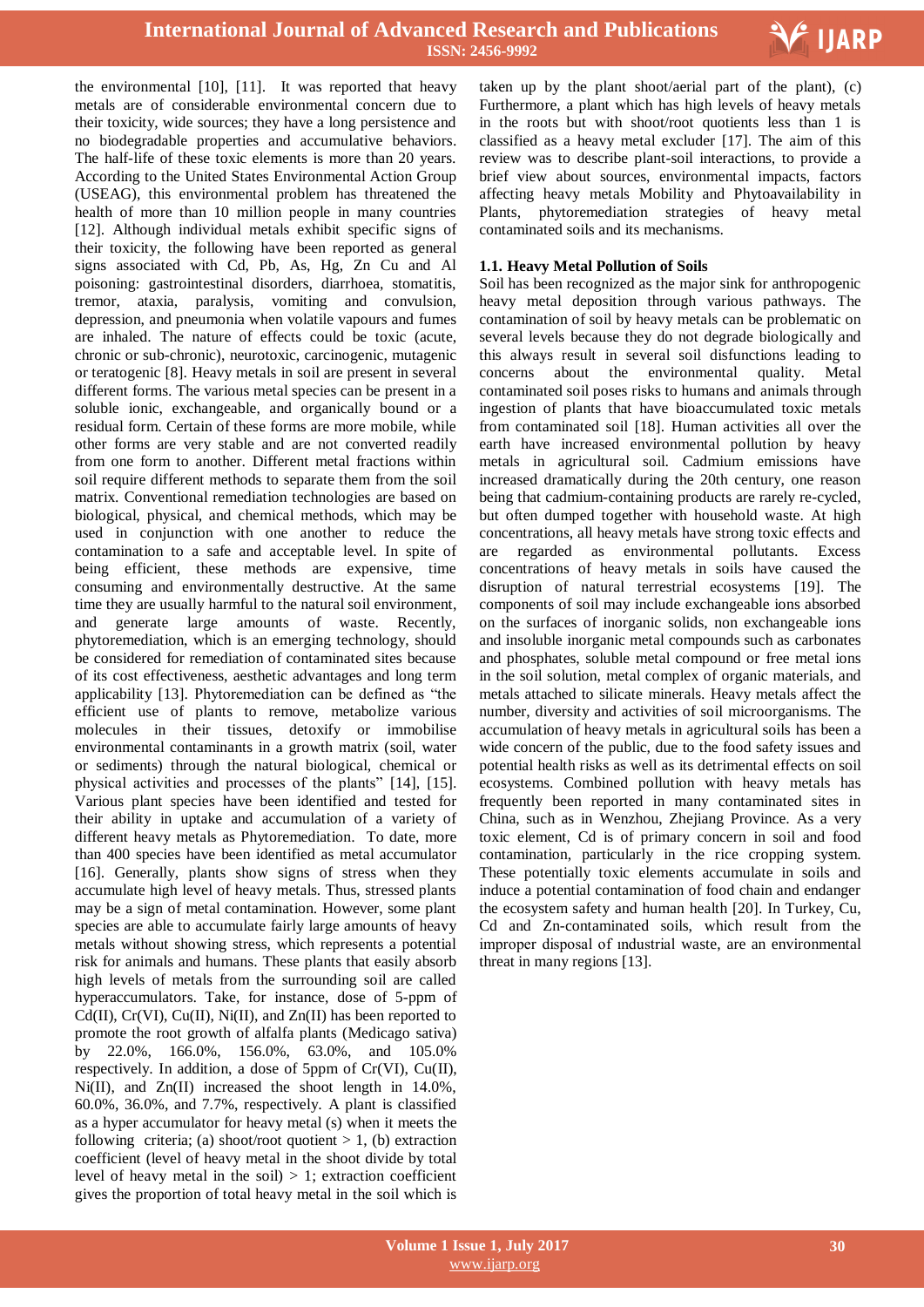**International Journal of Advanced Research and Publications ISSN: 2456-9992**



Ι

| Elements       | Normal range in soil(total) $(\mu gg^{-1}$ dry weight) | Concentration in soil considered toxic (total) (µgg<br>$^{1}$ dry weight) |
|----------------|--------------------------------------------------------|---------------------------------------------------------------------------|
| Cr             | 5-1000                                                 | 75-100                                                                    |
| Mn             | 200-2000                                               | 1500-3000                                                                 |
| Co             | $1 - 70$                                               | $25 - 50$                                                                 |
| Ni             | 10-1000                                                | 100                                                                       |
| Cu             | $2 - 100$                                              | 60-125                                                                    |
| Zn             | 10-300                                                 | 70-400                                                                    |
| C <sub>d</sub> | $0.01 - 7$                                             | $3 - 8$                                                                   |
| Sn             | <5                                                     | 50                                                                        |
| Hg             | $0.02 - 0.2$                                           | $0.3 - 5$                                                                 |
| Pb             | $2 - 200$                                              | 100-400                                                                   |

*Table 1: Trace elements in soils and associated mineral concentration*

*Source: [21].*

#### **1.2. Sources of Heavy Metals Contamination of Soils**

There are different sources of heavy metals in the environment such as (1) natural sources, (2) agricultural sources, (3) industrial sources, (4) domestic effluent, (5) atmospheric sources and (6) other sources. Heavy metal pollution can originate from both natural and anthropogenic sources. Activities such as mining and smelting operations and agriculture have contaminated extensive areas of world such as Japan, Indonesia and China mostly by heavy metals such as Cd, Cu and Zn and Cu, Cd and Pb in North Greece, in Albania and Cr, Pb, Cu, Ni, Zn and Cd in Australia [22]. Anthropogenic inputs are associated with industrialization and agricultural activities such as atmospheric deposition, waste disposal, waste incineration, urban effluent, vehicle exhausts, fertilizer application and long-term application of sewage sludge in agricultural land health [20]. Heavy metals of non-anthropogenic origin are always present at a background level with their occurrence in soils being related to weathering of parent rocks and pedogenesis. However, the concentration of several heavy metals has increased dramatically in certain ecosystems due to anthropogenic activities [23]. Some of the sources of heavy metals are the following.

**Natural source: -** Naturally heavy metals occur in soils, usually at a relatively low concentration, as a result of the weathering and other pedogenic processes acting on the rock fragments on which the rock develops soil parent materials The initial sources of heavy metals in soils are the parent materials from which the soils were derived, but the influence of parent materials on the total concentrations and forms of metals in soils is modified to varying degrees by pedogenetic processes. In areas affected lightly by human activities, heavy metals in the soils derived mainly from pedogenetic parent materials, and metals accumulation status was affected by several factors such as soil moisture and management patterns [24]. During weathering processes the primary crystalline structures of some rock minerals are completely broken and relevant chemical elements are thus either adsorbed in the topsoil or transported towards surface water or groundwater targets [25].

**Mining:-**. Mining is one of the most important sources of heavy metals in the environment. Mining and milling operations together with grinding, concentrating ores and disposal of tailings, along with mine and mill waste water, provide obvious sources of contamination. Therefore, large areas of agricultural land can be contaminated, including paddy field mines can become an important point source of toxic elements including As, Cd, Cu, Pb and Zn in the

surface [26]. Heavy metals contained in residues coming from mining and metallurgical operations are often dispersed by wind, water (erosion) and by atmosphere within a distance and transported up to several kilometers away from their sources, transferred to the soil and accumulated in plants, animals and can then be passed up the food chain to human beings as a final consumer and cause adverse effect on the ecosystem around the metal mines [27], [28]. The pollution of soil and groundwater by dissolved heavy metals has mainly been associated with Acid Mine Drainage (AMD), one of the most serious environmental hazards of mining industry. The AMD is generated by the oxidation of sulfide bearing minerals exposed to weathering conditions, resulting in low quality effluents characterized by acidic pH, a high level of dissolved metals (e.g., As, Cd, Cu, Zn), and anions (e.g., sulphates and carbonates). Inappropriate treatment of tailings and acid mine drainage could pollute the agricultural fields surrounding the mining areas. Statistics show that over 10 million hectares of land in China are threatened by heavy metal contamination, with some 2 million hectares being mining areas. The Tongling copper mine in Anhui province in China, Long-term mining activities in this area had caused widespread metal pollution. The soil concentration of average total Cu was 618 mg kg-1, with a wide range of 78-2830 mg kg<sup>-1</sup>. Lead concentration in soil also showed a large variability with a mean of 161 mg kg-1 . The total Zn concentration varied from 78 to 1280 mg  $kg^{-1}$ , with an average of 354 mg  $kg^{-1}$ . It was reported that the majority of the agricultural soils were contaminated with As. High As concentration in these soils may be attributed to arsenopyrite which is known to occur in many areas of Southeast Asia, especially in tin mining regions [29].

The study also conducted in Mormora River in Adola Goldfield of southern Ethiopia, including the Legadembi gold ore - many abandoned semi-mechanized hydraulic placer gold mining sites, abandoned and ongoing artisanal placer gold mining and exploration areas indicates the enrichment of elements above the Clarke of Concentration for Au, Pb, Zn, Cu, Ag, As, Sb, Mo and Ni [30]. Several trace elements including copper, lead, antimony, and arsenic are exclusively enriched in the ore zone and are positively correlated with gold and among each other. Heavy metal (lead, copper, nickel and cobalt) pollution of stream sediments was revealed in the area. The highest concentrations for Co, Ni, Cu, Zn and Pb were obtained from Stream, discharge, from the tailings dam and waste dump located south of the Legadembi open-pit. High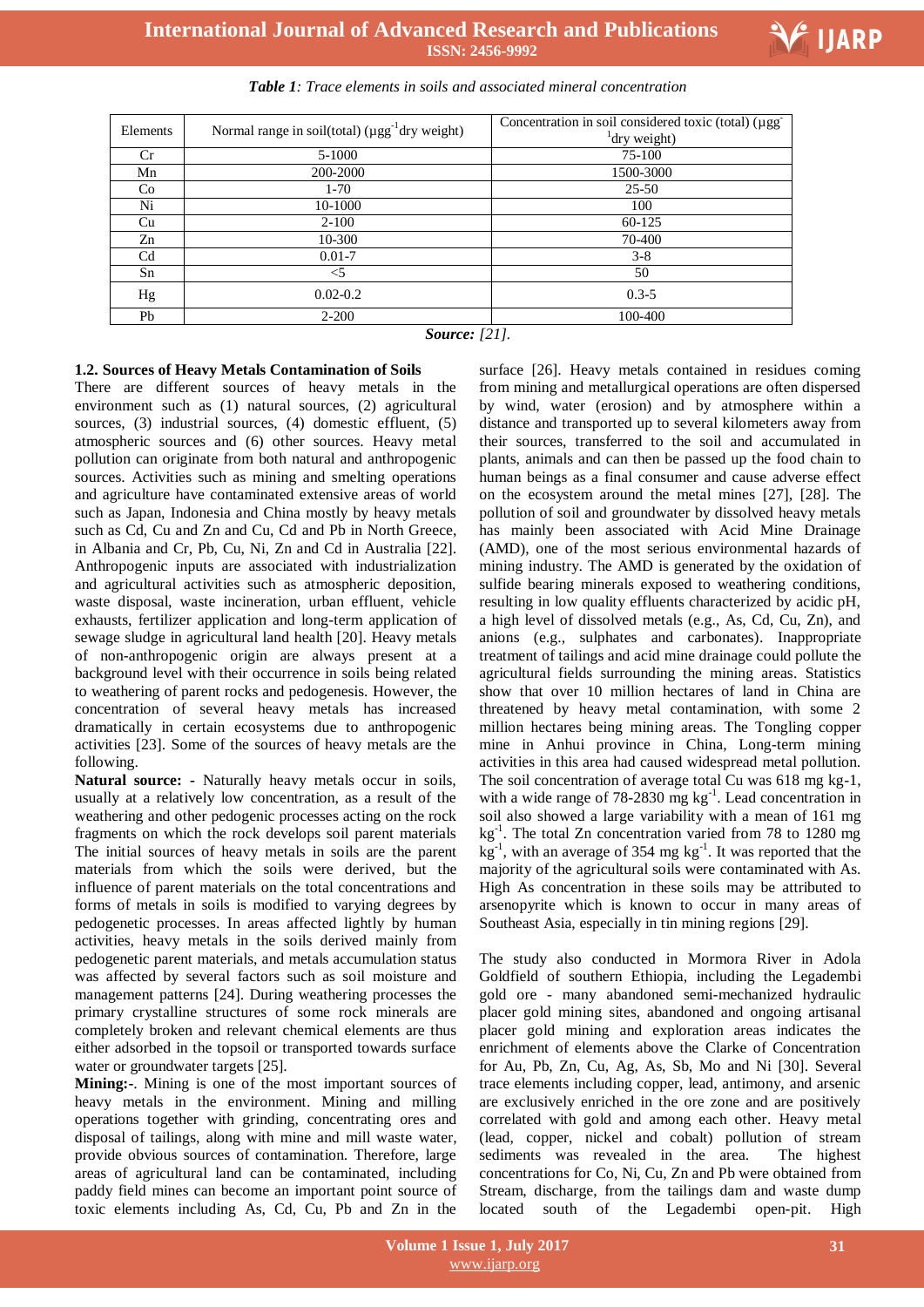

concentrations of heavy metals (cobalt: 3.7mg/l, nickel: 2.4mg/l and copper: 1.1mg/l) were reported from water discharge of LGM tailings dam. These values are above the maximum permissible level of the 2001 Ethiopian Drinking Water Standards. This is confirmed by the presence of the highest value for zinc (178ppm) and the second highest value for copper (94ppm) obtained from the sediment sample taken at final discharge of the tailings dam. The few soil samples analyzed are found to be polluted with respect to cobalt, nickel, copper and zinc when the present results are compared with Dutch norms for soils. Deforestation, modification of landscape, disturbance of the fertile topsoil and turbidity of the waters are additional environmental impacts due to primary and placer gold mining in the area. [9].

**Fertilizers and agrochemicals:-** The inorganic and organic fertilizers (Fertilizer is a substance added to soil to improve plants growth and yield.) are the most important sources of heavy metals to agricultural soil include liming, sewage sludge, irrigation waters and pesticides, sources of heavy metals in the agricultural soils. Others, particularly fungicides, inorganic fertilizers and phosphate fertilizers have variable levels of Cd, Cr, Ni, Pb and Zn depending on their sources. Cadmium is of particular concern in plants since it accumulates in leaves at very high levels, which may be consumed by animals or human being. Cadmium enrichment also occurs due to the application of sewage sludge, manure and limes. Although the levels of heavy metals in agricultural soil are very small, but repeated use of

 phosphate fertilizer and the long persistence, time for metals, there may be dangerously high accumulation of some metals(. Several heavy metal–based pesticides (Pesticides kill unwanted pests) are used to control the diseases of grain and fruit crops and vegetables and are sources of heavy metal pollution to the soil [22]. Huge amounts of fertilizers are frequently applied to soils in concentrated farming systems to deliver suitable N, K and P for crop growth. The complexes used to offer these elements comprise rare quantity of heavy metals (for example Cadmium and Lead) as contaminations, that, after continual fertilizer application may meaningfully proliferate their quantity in the soil. Metals like Cadmium and Lead have no recognized physiological actions. Certain phosphatic fertilizer applications unintentionally add Cd and other possibly dangerous elements for the soil, including Fe, Pb and Hg. Heavy metals input to arable soils through fertilizers courses increasing concern for their potential risk to environmental health. It was reported that the phosphate fertilizers were generally the major source of trace metals among all inorganic fertilizers, and much attention had also been paid to the concentration of Cd in phosphate fertilizers. For instance, the great majority of agricultural soils in Malaysia are heavily fertilized by this kind of fertilizers. Soils in these southern Asian countries have P requirements, so that histories of P fertilizers addition, with associated with impurities (Cd, Cu, As, and Zn), seem to be greater on these countries. It was estimated that a total input of 5000 tons of Cu and 1200 tons of Zn were applied as agrochemical products to agricultural land in China annually [31].

**Table: 2**. Guideline for safe limits of heavy metals Agricultural soil ( $\mu$ g g<sup>-1</sup>)

| Heavy metals               | $\operatorname{Cd}$ | Cu      | Pb          | Zn          | Mn | Ni         | Ůľ  |
|----------------------------|---------------------|---------|-------------|-------------|----|------------|-----|
| Indian standard            | $3 - 6$             | 135–270 | $250 - 500$ | $300 - 600$ |    | $75 - 150$ |     |
| European union<br>Standard |                     | 140     | 300         | 300         |    |            | 150 |
| $C_{2}$ $1221$             |                     |         |             |             |    |            |     |

*Source: [22].*

**Waste water irrigation:-** Continued irrigation of agricultural soil can lead to accumulation of heavy metals such as Pb and Cd. The contamination of soil by heavy metals may also be from irrigation water sources such as deep wells, rivers, lakes or irrigation canals [22]. After longterm application of untreated wastewaters, significant amounts of heavy metals can accumulate in the soil at toxic levels. At present, heavy metals, such as Cr, Zn, Pb, Cd, Ni, etc., are commonly found in subsurface soil irrigated with wastewater. Once the adsorption site of the soil for heavy metals is saturated, more heavy metals would be distributed in the aqueous phase and the bioavailability of heavy metals would subsequently be enhanced [20].

# **2. Heavy Metals Toxicity and its Mechanisms**

Heavy metals become toxic when they are not metabolized by the body and accumulate in the soft tissues. Toxic heavy metals have the ability to replace vital minerals, for instance Cadmium, which is located just below zinc in the periodic table of the elements and has an atomic structure very similar to that of zinc almost fits perfectly in the zinc binding sites of critical enzymes such as RNA transferase, carboxypeptidase and alcohol dehydrogenase in the body [32]. Heavy metals can be poisonous for macro- and micro-organisms through

direct influence on the biochemical and physiological procedures, reducing growth, deteriorating cell organelles, and preventing photosynthesis. In other word, humans and ecosystem may be exposed to chemical hazards such as heavy metals (lead, chromium, arsenic, zinc, cadmium, copper, mercury and nickel) through the direct ingestion of contaminated soils, consumption of crops and vegetables grown on the contaminated lands or drinking water that has percolated through such soils. Study indicates that subsistence farmers eating rice grain grown on contaminated sites throughout their lifetime are at risk from dietary exposure to cadmium [14]. Heavy metals produce their toxicity in organisms by forming complexes or "ligands" with organic compounds. These modified biological molecules lose their ability to function properly, and result in malfunction or death of the affected cells. Some heavy metals may form complexes with other materials in living organisms. These complexes may inactivate some important enzymes, systems and certain protein structures [33]. They "can bind to vital cellular components, such as structural proteins, enzymes, and nucleic acids, and interfere with their functioning [34].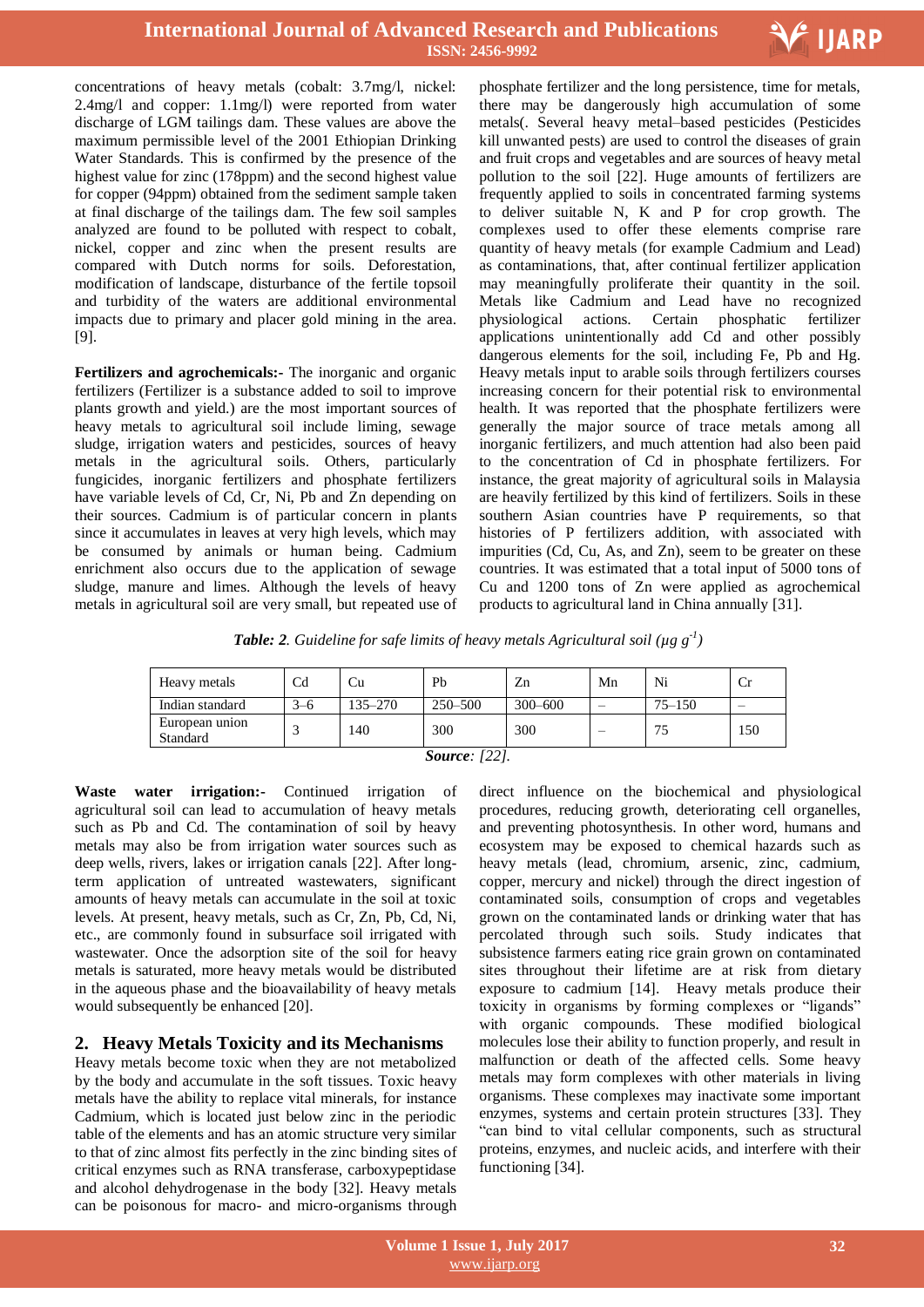

#### **2.1. Health Effects of Accumulation of Heavy Metals in Humans**

Occurring as natural constituents of the earth"s crust, heavy metals are by nature non-biodegradable and tend to be contaminants to living things in the environment. Although many heavy metals at low concentrations have an essential role as nutrients for plants, animals and human health, some if present at higher quantities and in certain forms may also be toxic and can cause harm to life . Therefore, the biota that inhabits contaminated sites is exposed to very high amounts of the heavy metals [35]. Following rapid social and economic development over the past several decades, soil pollution by heavy metals has been both serious and widespread. Heavy metal pollution is covert, persistent and irreversible. This kind of pollution not only degrades the quality of the atmosphere, water bodies, and food crops, but also threatens the health and well-being of animals and human beings by way of the food chain [36]. Generally, Absorption of heavy metals in low doses by humans over a long period of time through food has been shown to have resulted in serious health consequences [37]. Heavy metal

 uptake by crops growing in contaminated soil is a potential hazard to human health because of transmission in the food chain. Metal-mediated formation of free radicals causes various modifications to DNA bases, enhanced lipid peroxidation, and alters calcium and sulphydryl homeostasis. Moreover, lipid peroxides, formed by the attack of radicals on polyunsaturated fatty acid residues of phospholipids, can further react with redox metals finally producing mutagenic and carcinogenic malondialdehyde, 4-hydroxynonenal and other exocyclic DNA adducts (etheno and /or propane adducts). The redox active ones such as iron, copper, chromium, vanadium and cobalt possess the ability to produce reactive radicals such as superoxide anion radical and nitric oxide in biological systems, whereas the redox inactive ones such as arsenic, cadmium, lead, mercury, nickel show their toxic effects via bonding to sulphydryl groups of proteins and depletion of glutathione. Despite many years of research we are still far away from effective treatment against toxicity caused due to exposure to heavy metals/metalloids[19].

|  | Table: 3 Toxic Effects of different Heavy Metals and Its limitation in (ppm) |  |
|--|------------------------------------------------------------------------------|--|
|--|------------------------------------------------------------------------------|--|

| <b>Heavy Metals</b> | <b>EPA</b> | <b>WHO</b>     | <b>Toxic Effects</b>                                                                                                                                                                                                                                                                                                                                                                                                                                                                              |
|---------------------|------------|----------------|---------------------------------------------------------------------------------------------------------------------------------------------------------------------------------------------------------------------------------------------------------------------------------------------------------------------------------------------------------------------------------------------------------------------------------------------------------------------------------------------------|
| Ag                  | 0.10       |                | Cause skin and other body tissues to turn gray or blue-gray, breathing problems, lung and<br>throat irritation and stomach pain.                                                                                                                                                                                                                                                                                                                                                                  |
| C <sub>d</sub>      | 5.0        | 0.05           | Carcinogenic, mutagenic, endocrine disruptor, lung damage, hypertension, skin cancer,<br>and peripheral vascular disease, bone defects (osteomalacia, osteoporosis) in humans and<br>animals and fragile bones, affects calcium regulation in biological systems                                                                                                                                                                                                                                  |
| Cu                  | 1.3        | $\overline{2}$ | Brain and kidney damage, elevated levels result in liver cirrhosis and chronic anemia,<br>stomach and intestine irritation include anorexia, fatigue, premenstrual syndrome<br>depression, anxiety, migraine headaches, allergies, childhood hyperactivity and learning<br>disorders                                                                                                                                                                                                              |
| Hg                  | 2.0        |                | Autoimmune diseases, depression, drowsiness, fatigue, hair loss, insomnia, loss<br>of memory, restlessness, disturbance of vision, tremors, temper outbursts, brain<br>damage, lung and kidney failure                                                                                                                                                                                                                                                                                            |
| Ni                  |            | 0.2            | Allergic skin diseases such as itching, cancer of the lungs, nose, sinuses, throat<br>through continuous inhalation, immunotoxic, neurotoxic, genotoxic, affects<br>fertility, hair loss with hyperglycemia, depression, sinus congestion, fatigue,<br>reproductive failures and growth problems in humans                                                                                                                                                                                        |
| Pb                  | 15         | 0.01           | Excess exposure in children causes impaired development, reduced intelligence,<br>short-term memory loss, disabilities in learning and coordination problems, risk<br>of cardiovascular disease<br>Disruption of the biosynthesis of haemoglobin and anaemia, a rise in blood<br>pressure, effects on the kidneys, gastrointestinal tract, skeletal, circulatory,<br>enzymatic, endocrine, and immune systems joints and reproductive system and<br>acute or chronic damage to the nervous system |
| Zn                  | 0.5        |                | cause impairment of growth and reproduction                                                                                                                                                                                                                                                                                                                                                                                                                                                       |
| Cr                  |            | 0.02           | skin rashes, stomach upset and ulcer, respiratory problems, weakened<br>immunesystems, kidney and liver damage, alteration of genetic material, cancer<br>and death<br>$\sim$<br>$11.71$ $10.01$ $10.71$                                                                                                                                                                                                                                                                                          |

*Source: [15] - [23] - [35].*

# **3. Bioavailability and Bioaccumulation of Heavy Metals in Plants**

Bioavailability is the proportions of total metals that are available for incorporation into biota (bioaccumulation). Total metal concentrations do not necessarily correspond with metal bioavailability. In soil, metals exist as a variety of chemical species in a dynamic equilibrium governed by soil physical, chemical, and biological properties. In general, only a fraction of soil metal is readily available (bioavailable) for plant uptake. The bulk of soil metal is commonly found as insoluble compounds and unavailable transport into roots. In soil, some metals, such as Zn and Cd, occur primarily as soluble or exchangeable, readily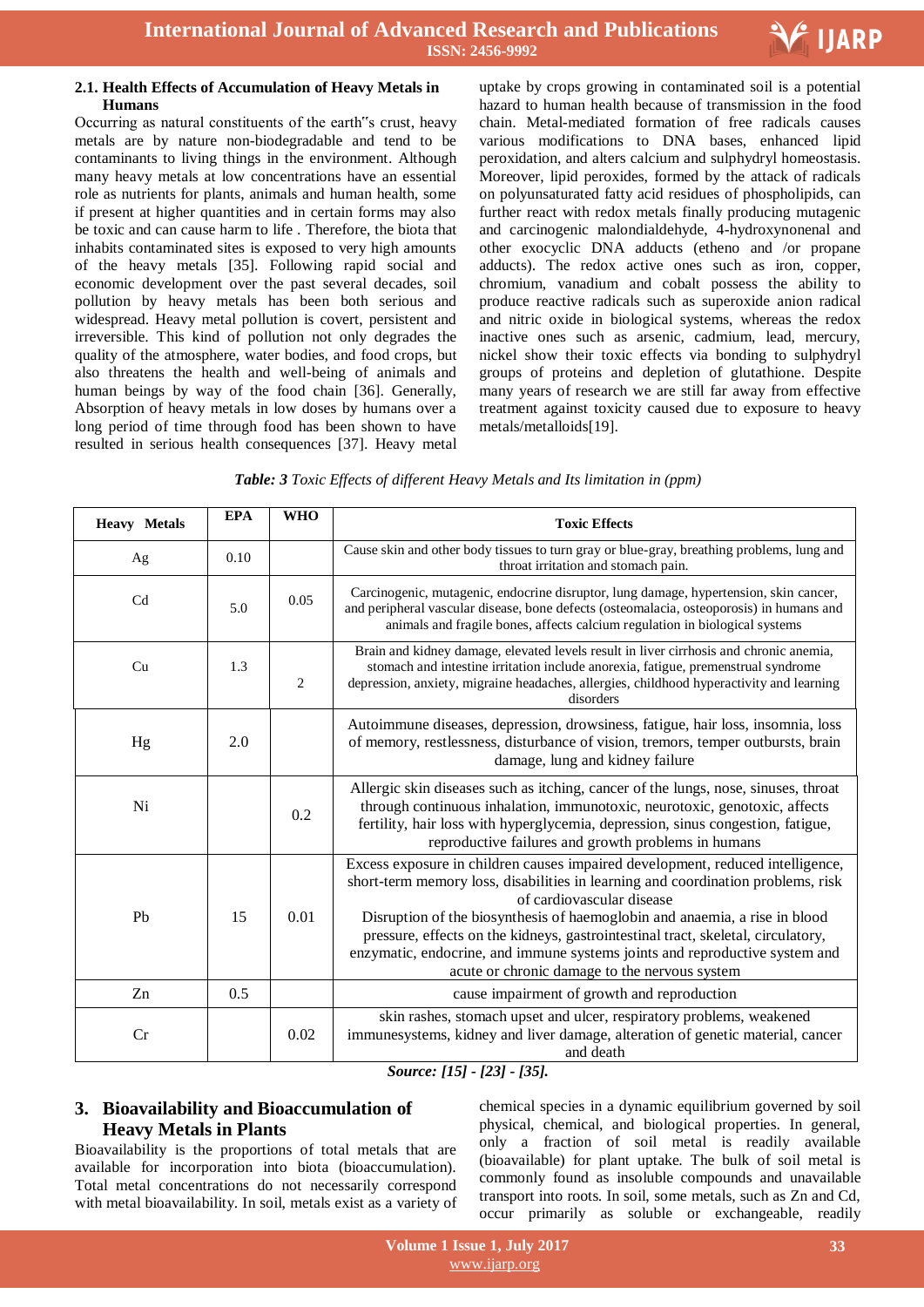

bioavailable form. Others, such as, Pb occur as insoluble precipitates (phosphates, carbonates, and hydroxy-oxides) which are largely unavailable for plant uptake [38]. Plants cannot usually access the total pool of a metal present in the growth substrate. Instead, that fraction of the metal which plants can absorb is known as the available or bioavailable fraction. The risks for both environment and human health from toxic heavy metals (specifically Cd, Cr, Cu, Ni, Pb, and Zn) are associated with the forms bioavailable to plants. Bioavailability and phytoavailability are terms used to describe the degree to which contaminants are available for absorption or uptake by living organisms that are exposed to them. Plants respond only to the fraction that is "phytoavailable" to them. For heavy metal phytoremediation ( phytoextraction in particular), bioavailability of metals in contaminated soils, is a crucial factor regulating heavy metal uptake by plant roots. However, metal phytoavailability is a complex phenomenon that is dependent on a cascade of related factors [39]. Lead is a major metal contaminant notorious for posing a significant risk to humans, especially children. For example, it has been estimated that in the USA alone lead poisoning affects more than 800 000 children between the age of one and five. The potential for Pb phytoextraction is limited primarily due to low soil mobility and little propensity for lead uptake into roots [38].

#### **3.1. Factors Affecting Heavy Metals Mobility and Phytoavailability in Plants**

Metals present in a soil can be divided into a number of fractions including; the soluble metal in the soil solution, metal-precipitates, metal sorbed to clays, hydrous oxides and organic matter, and metals within the matrix of soil minerals. These different fractions are all in dynamic equilibrium with each other. However, while the soluble metal in the soil solution is directly available for plant uptake other soil metal pools are less available. For example, change in the concentration of metal in the matrix of soil minerals is slow relative to exchange and desorption reactions between clays, hydrous oxides, organic matter and the soil solution. Metals within the soil solution are the only soil fraction directly available for plant uptake. Hence, factors which affect the concentration and speciation of metals in the soil solution will affect the bioavailability of metals to plants. Soil factors which have an effect on metal bioavailability include the following [40], [41].

**Soil pH:** Soil pH is a major factor influencing the availability of elements in the soil for plant uptake. Under acidic conditions,  $H^+$  ions displace metal cations from the cation exchange complex of soil components and cause metals to be released from variable-charged clays to which they have been chemisorbed i.e. specific adsorption. The retention of metals to soil organic matter is also weaker at low pH, resulting in more available metal in the soil solution for root absorption. Many metal cations are more soluble and available in the soil solution at low pH (below 5.5) including Cd, Cu, Hg, Ni, Pb, and Zn. It is suggested that the phytoextraction process is enhanced when metal availability to plant roots is facilitated through the addition of acidifying agents to the soil [42]. Increases in soil pH decreased with availability of Cd and Zn to the plant roots [41]. Soil pH directly influences the phytoavailability of metals as soil acidity determines the metal solubility and its ability to move in the soil solution. Metal cations are the most mobile under acidic conditions while anions metals are released into the

soil solution due to competition with  $H^+$  ions. At high pH, cations precipitate or adsorb to mineral surfaces and metal anions are mobilized. At neutral or alkaline pH, most of the metals in soil are not available to plants, especially Pb and Cr are inherently immobile. For enstance, in the Enyigba-Abakaliki mine transect, the mean soil pH was 6.01; soil had the highest contents of Zn and Cd [43]. Decreasing pH in soils increases the competition between  $H^+$  and dissolved metals for ligands such as  $CO_3^{2-}$ ,  $SO_4^{2-}$ , Cl-, OH-,  $S^{2-}$  and phosphates. This increased competition decreases the metal adsorption capacity of soil particles, leading to increased mobility of heavy metals, which ultimately boosts the bioavailability of the metals in the soil [44].

**Soil Organic Matter:** Metal ions can be complexed by organic matter altering their availability to plants. The COO groups in both solid and dissolved organic matter form stable complexes with metals. Hence, as the amount of organic matter present in soil increases the opportunity for forming stable metal-organic matter complexes increases. In general, plants are unable to absorb the large metal-complexes and so the bioavailability of metals decreases [40]. The organic matter is one of the factors that may reduce the ability of metals to be phytotoxic in the soil due to metal-organic complexation. The presence of organic carbon increases the cation exchange capacity of the soil which retains nutrients assimilated by plants. Increasing the amount of organic matter in the soil helps to minimize the absorption of heavy metals by plants. Land rich in organic matter actively retains metallic elements. Soils with relatively low organic matter concentration are more susceptible to contamination by trace elements. Compost amendments to contaminated soils containing labile elements reduce the overall bioavailabilities of metals due to sorption processes [39**].**

**Redox Potential-** The oxidation/reduction (redox) conditions of a soil can play a role in the availability of metals. The redox status of the soil can be affected by many factors including water logging and compaction. Redox conditions can affect the availability of metals by affecting the proportion of particular metal species (e.g. Mn(II) vs. Mn(IV) in the soil solution and by affecting the solubility of metals in the soil solution. [40]. Redox potential in soil is established by oxidation-reduction reactions resulting from microbial activity. These redox reactions convert contaminants into non-hazardous or less toxic compounds that are more stable, less mobile and/or inert. However, in soil environments, these reactions tend to be relatively slow. Lack of oxygen in the soil causes start-up and increase the mobility of the large part of heavy metals. Manganese can exist in soil as  $Mn(II)$ ,  $Mn(III)$  and  $Mn(IV)$ , however only the reduced Mn(II) form is stable in solution.Manganese (II) is the most soluble form of Mn and so under reducing

conditions higher concentrations of Mn will be present in 2+ the soil solution. Conversely, under more oxidising conditions, soil solution concentrations of Mn decrease because the equilibrium shifts in favour of Mn(III) and Mn(IV) which tend to exist mainly as insoluble hydroxides and oxides. For example, increasingly reduced conditions corresponded with an increase in the highly bioavailable 2+

Mn in the soil solution and a corresponding increase in Mn uptake by Oryza sativa (rice) plants. Under waterlogged conditions increases in Mn uptake and symptoms of Mn toxicity have been noted in Malus sp. (apple) and Pyrus sp. (pear) trees. Hence, reducing soil conditions, such as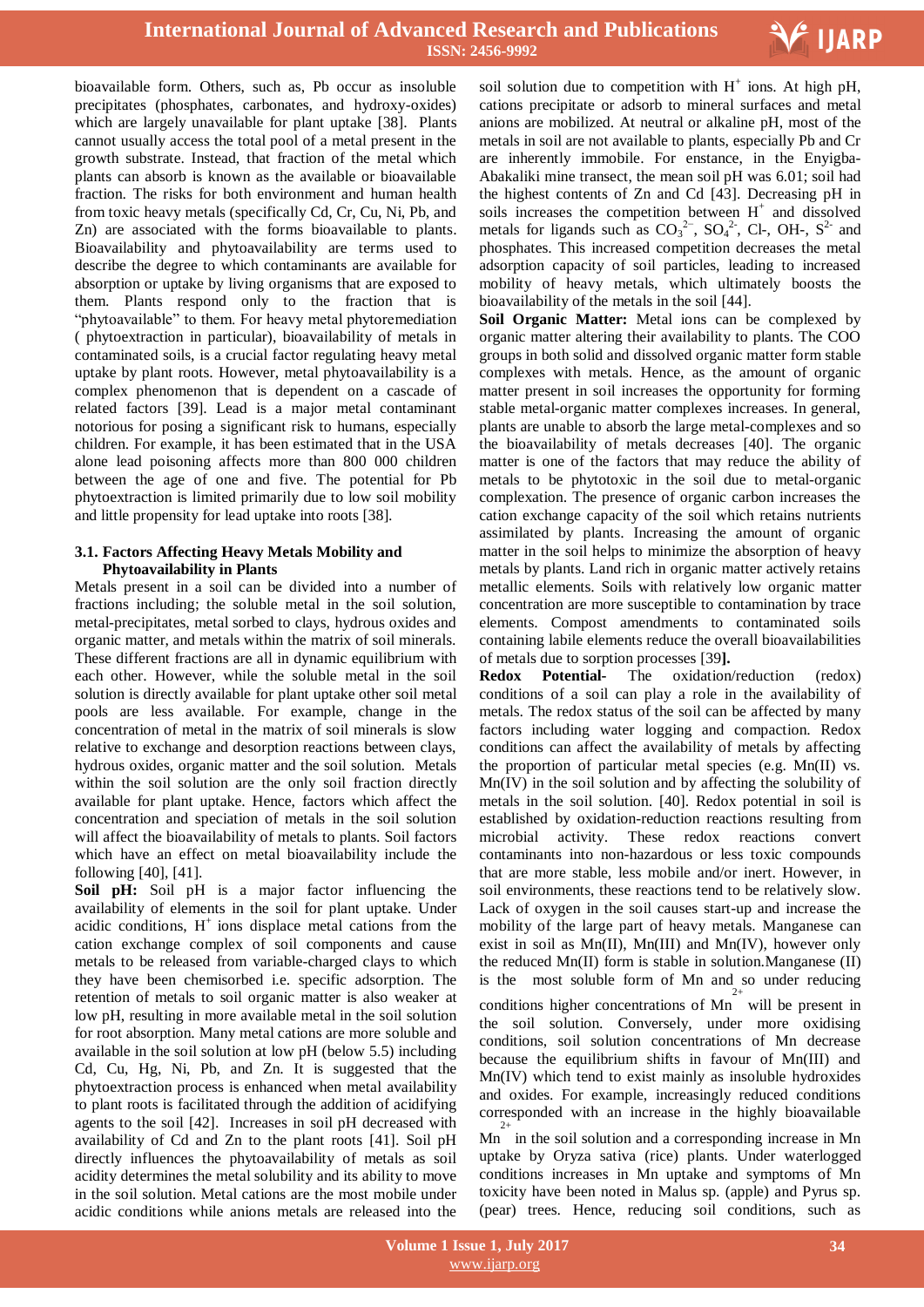

flooding and soil compaction, tend to increase the availability of soil Mn and enhance toxicity Most Cu and Zn are present as the divalent form in soils with the monovalent forms being highly unstable. Hence, neither Cu nor Zn tend to be significantly reduced under low redox conditions [39].

# **4. Phytoremediation of Heavy Metals Polluted Soils**

Phytoremediation is a word formed from the Greek prefix "phyto" meaning plant, and the Latin suffix "remedium" meaning to clean or restore. Plants act as solar-driven pumping and filtering systems as they take up contaminants (mainly water soluble) through their roots and transport/translocate them through various plant tissues where they can be metabolized, sequestered, or volatilized [14]. Immobilisation or extraction by chemicals is expensive, requires a technically complex process and is often appropriate only for small areas where rapid, complete decontamination is required. This process generally has adverse effects on biological activity, soil structure and fertility. The requirements of these methods make them unaffordable for poor countries. Recent developments in the field of environmental restoration have led to invention of

 the phytoremediation technique. It is a low cost, long term, environmentally compatible solution for remediating some of heavy metal contaminated sites and aesthetically friendly method of immobilizing/stabilizing, degrading, transferring, removing, or detoxifying contaminants, including metals, pesticides, hydrocarbons, and chlorinated solvents. Over the past 2 decades, it has become a highly accepted means of detoxifying contaminated water and soil (U.S.EPA, 2001) [12]. Specifically, several subsets of metal phytoremediation have been developed and they include: (1) phytostablization, in which plants stabilize the pollutants in soils, thus rendering them harmless; (2) phytoextraction, in which heavy metal hyperaccumulators, high-biomass, metalaccumulating plants and appropriate soil amendments are used to transport and concentrate metals from the soil into the above–ground shoots, which are harvested with conventional agricultural methods; (3) phytofiltration or rhizofiltration, in which plant roots grown in aerated water, precipitate and concentrate toxic metals from polluted effluents; and phytovolatilization, in which plants extract volatile metals (e.g., Hg and Se) from soil and volatilize them from the foliage **[45].**

| <b>Mechanism</b>    | <b>Definition and description</b>                                                                                                                                                                                                                                                                                                         | Selection criteria of plant species                                                                                                                                                                                                                                                                                                                                                                                                            |  |
|---------------------|-------------------------------------------------------------------------------------------------------------------------------------------------------------------------------------------------------------------------------------------------------------------------------------------------------------------------------------------|------------------------------------------------------------------------------------------------------------------------------------------------------------------------------------------------------------------------------------------------------------------------------------------------------------------------------------------------------------------------------------------------------------------------------------------------|--|
| Phytoextraction     | Uptake of a contaminant from soil by plant<br>roots and its translocation into harvestable<br>plant where they accumulate.                                                                                                                                                                                                                | Tolerance to high concentrations metals;<br>- High metal accumulation capability;<br>- Rapid growth rate; -Easy to harvest;<br>- Accumulation of trace elements in the above ground parts;<br>- Extended root system for exploring large soil volumes;<br>- High translocation factor;<br>- Easy agricultural management;<br>- Good adaptation to prevailing environmental and climatic<br>conditions;<br>- Resistance to pathogens and pests; |  |
|                     |                                                                                                                                                                                                                                                                                                                                           |                                                                                                                                                                                                                                                                                                                                                                                                                                                |  |
| Phytostabilization  | In phytostabilization, plants are responsible<br>for reducing the percolation of water within<br>the soil matrix, which may create a hazardous<br>leach ate, inhibiting direct contact with<br>polluted soil by acting as barrier and<br>interfering with soil erosion, which results in<br>the spread of toxic metals to the other sites | The ability to develop extended and abundant root systems;<br>- The ability to keep the<br>translocation of metals from roots to shoots as low as<br>possible;<br>- The capacity to retain the contaminants in the roots or<br>rhizosphere (excluder mechanism) to limit the spreading<br>through the food chain.                                                                                                                              |  |
|                     |                                                                                                                                                                                                                                                                                                                                           |                                                                                                                                                                                                                                                                                                                                                                                                                                                |  |
| Phytovolatilization | extract volatile contaminants, such as Hg<br>and Se, from polluted soils and to ascend<br>them into the air from their foliage. In<br>other word, it involves the use of plants<br>to take up contaminants from the soil,<br>transforming them into volatile forms<br>transpiring<br>them<br>into<br>and<br>the<br>Atmosphere             |                                                                                                                                                                                                                                                                                                                                                                                                                                                |  |
| Rhizofiltration     | It is primarily used to remediate<br>extracted groundwater, surface water<br>and wastewater with low contaminant<br>concentrations. The use of plant roots to<br>absorb or adsorb contaminants that are                                                                                                                                   | Metal-resistant plants;<br>- High adsorption surface;<br>- Tolerance of Hypoxia;<br>- Terrestrial plants are preferred because they have a<br>fibrous and much longer root system, increasing the                                                                                                                                                                                                                                              |  |

*Table: 4 Mechanism and Selection criteria of plant species.*

amount of root area.

in solution surrounding the root zone

*Sources:[39]-[41]-[46].*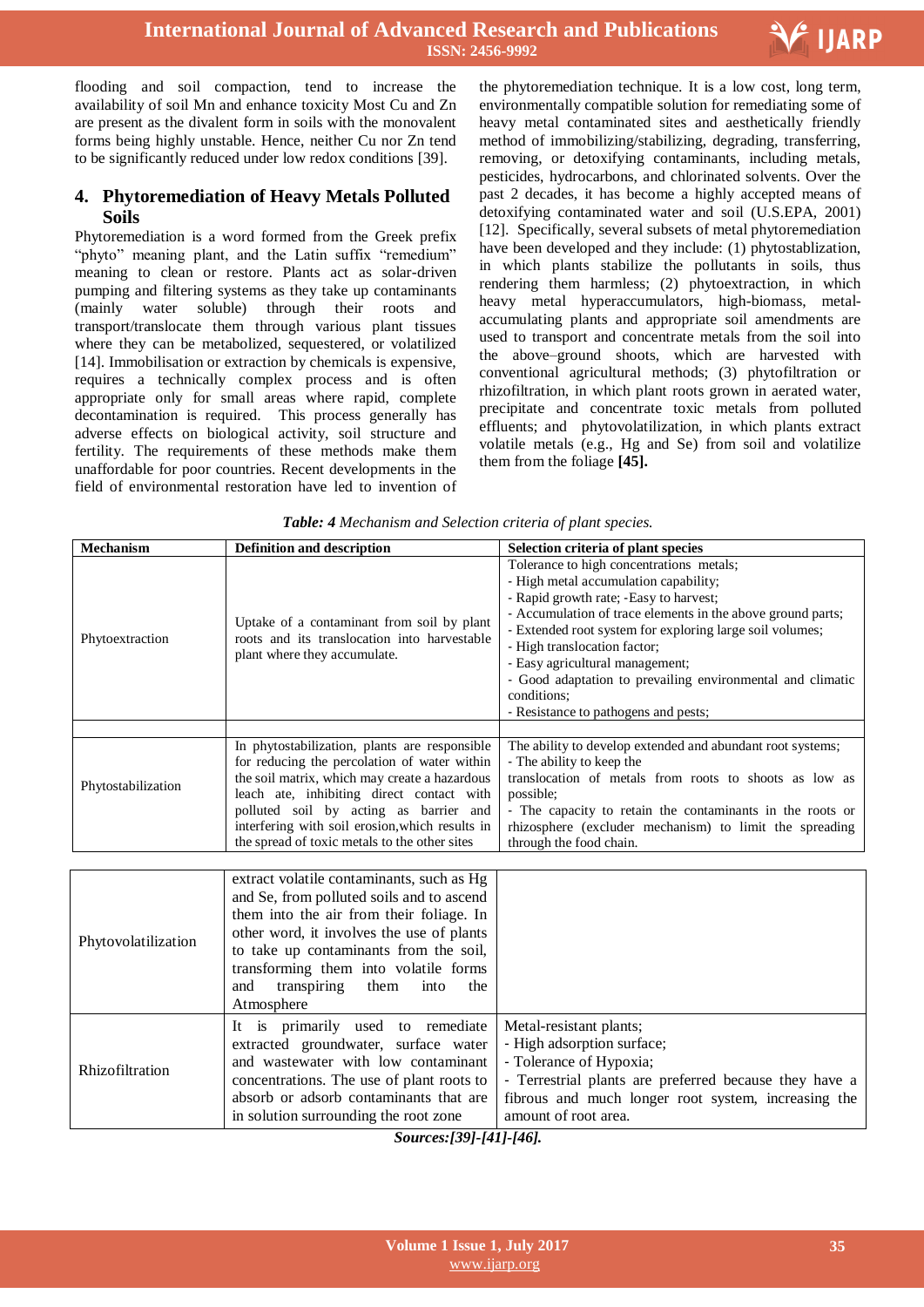

#### **4.1. Mechanisms of Phytoremediation**

In their natural environment plants survival, growth and reproduction depend on the soil physical and chemical characteristics changes. To survive such changes, plants must adapt and those that fail to be eliminated [17]. Physiological mechanisms have been evolved by plants which colonized metalliferous or highly mineralized soils enabling them have tolerance of metal toxicity. Generally, these mechanisms do not suppress metal uptake but the resultant impact is internal detoxification. Plants may be classified as accumulators or indicators or excluders with respect to any particular element. Accumulators can take up high concentrations of certain heavy metals without the plants having any toxicity effect and as related to hyperaccumulators which concentrate inordinate amounts of trace elements in the aerial portions or shoots in their above background biomass. The basis of hyperaccumulation is "elemental defence" for plants to excessively concentrate heavy metals as a defence mechanism against natural enemies, such as herbivores [43]. Plants have a range of potential mechanisms at the cellular level that might be involved in the detoxification and tolerance to heavy metal stress. These all appear to be involved primarily in avoiding the build-up of toxic concentrations at sensitive sites within the cell, thus preventing the damaging effects. When metals accumulate in tissues they often cause toxicity, both directly by damaging cell structure and indirectly via replacement of other essential nutrients. The strategies for avoiding heavy metal build-up are diverse. Metal build-up can be the stimulation of the efflux of metals into the apoplast. As an example, stimulation occurred, and that the apoplastic accumulation of Pb was very significant in Azolla filiculoides-, or the chelation in cytosol by various ligands. Ligands such as phytochelatins and metalotheins promote the detoxification abilities of metals in the plant, as shown for the engineered Nicotiana tabacum. Some species, including Jatropha curcas (from Euphorbiaceae), Dodonaea viscose (from Sapindaceae) and Cassia auriculata (from Fabaceae), had potential for remediation of soils polluted with different kinds of trace and major elements. Also, high heavy metal accumulating ability has been reported for cereal crops such as maize (Zea mays L.), sorghum (Sorghum bicolor) and alfalfa (Medicago sativa L.) [14]. Crops like alpine pennycress (Thlaspi caerulescens), Ipomea alpine, Haumaniastrum robertii, Astragalus racemosus, Sebertia acuminate have very high bioaccumulation potential for Cd/Zn, Cu, Co, Se and Ni, respectively. Maize (Zea mays L.), Indian mustard (Brassica juncea L.), and sunflower (Helianthus annuus L.) have reportedly shown high uptake and tolerance to heavy metals. Among the plants of the Brassica species, the Brassica juneca deserve special attention because its relevance to the process of phytoexctration of heavy metals from soil was confirmed in many experiments. It has been found that B. juncea exhibits a high capacity to accumulate Cd- mainly in the shoots, where Cd level was recorded at level of 1450 μg Cd/g dry wt. This is three times more than reported in Brassica napus (555  $\mu$  g/g dry wt). In addition, this plant exhibit a high removal efficiency of other metals such as Pb (28% reduction) and this plant is more effective at removing Zn from soil. This is due to the fact, that B. juneca produces ten-

 times more biomass than T. cearullescens. Some species, such as cabbage (Brassica oleracea L.), lettuce (Latuca sativa L.) and tobacco (Nicotiana tabacum L.), accumulate high levels of Cd in leaves rather than in roots and increases or decreases the bioavailability of metal ions. [14].

#### **Plant response Mechanisms to heavy metals**

Uptake and accumulation of heavy metals by plants involve a series of mechanisms such as the use of specific genes as transporter, efflux pumps and chelating agents. Metallophyte species exhibit tolerance mechanisms to toxic heavy metals by using chemically suitable ligands to form stable non-toxic complexes which are then taken up and sequestrated into vacuoles. Some plant species express tolerance by compartmentalization and detoxification of the toxic metals in their root cells by complexation with amino acids, organic acids or metal-binding peptides[44]. Alternatively, plant species may use excluding mechanisms by hindering uptake of heavy metals into root cells through entrapment in the apoplastic environment or by binding to anionic groups of cell walls [47]. For instance, barley plants exposed to Al exuded high amounts of malic, citric and succinic acids and these enhanced tolerance in the plant compared to Alsensitive plants. Plants have three basic strategies for growth on metal contaminated soil; Metal excluders, Metal indicators, hyperaccumulator.

**Metal excluders:-** Metal excluders are plants which effectively limit the levels of heavy metal translocation within them and maintain relatively low levels in their shoot over a wide range of soil levels; however, they can still contain large amounts of metals in their roots. They prevent metal from entering their aerial parts or maintain low and constant metal concentration over a broad range of metal concentration in soil; they mainly restrict metal in their roots. The plant may alter its membrane permeability, change metal binding capacity of cell walls or exude more chelating substances.

**Metal indicators: -** Species which actively accumulate metal in their aerial tissues and generally reflect metal level in the soil. They tolerate the existing concentration level of metals by producing intracellular metal binding compounds (chelators), or alter metal compartmentalisation pattern by storing metals in non-sensitive part [41]-[48]

**Hyperaccumulators: -** Metal accumulators hyperaccumulators are plant species tolerate, uptake, and translocate high concentrations of certain heavy metals in their above-ground tissues to levels far exceeding those present in the soil. These plants are capable of extracting heavy metals from soils and concentrate them in their shoots, to levels far exceeding than soil and they are widely used in phytoremediation [17]. To classify a given plant as a hyperaccumulator, the concentration criterion depends on the type of metal. For example, a Cd uptaken by a plant becomes toxic when its concentration in plant tissues is >100 mg/kg of dry matter for Cd, or when >1000 mg/kg for Ni, Cr, Pb, Co, As and Cu dry weight (DW) in leaves, or when >10,000 mg/kg dry weight of shoots for Zn and Mn, in case they are grown in metal-rich soils [47]-[49].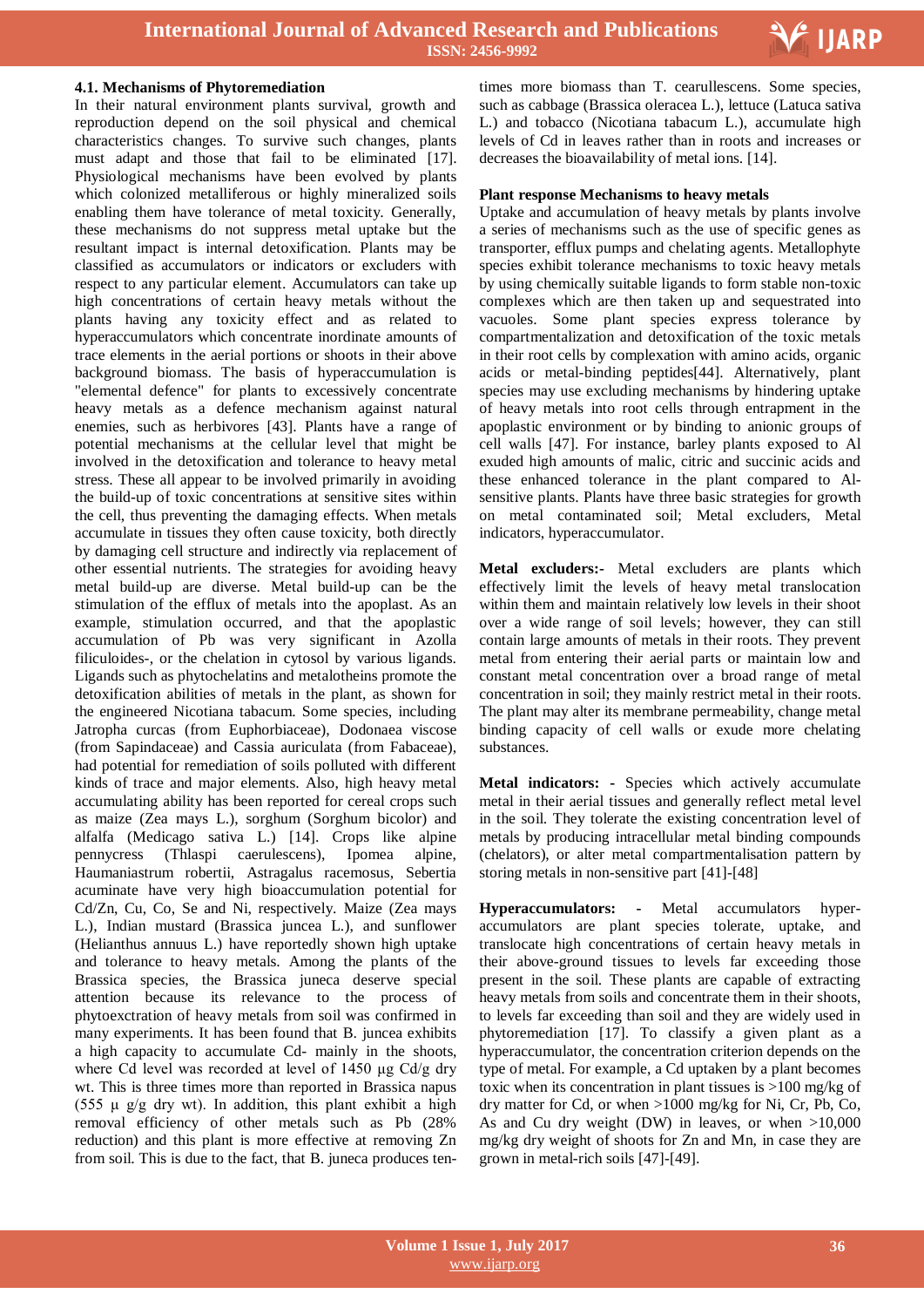

# *Table: 5 Plant species and Metal Maximum concentration (mg kg−1 ) as hyper accumulator species of different metals.*

| Metals | <b>Plant Species</b>                                 | Concentration of metal accumulated<br>(mg/kg) |  |  |
|--------|------------------------------------------------------|-----------------------------------------------|--|--|
|        | Thalaspi spp. (Brassicaceae)                         | $200 - 31,000$                                |  |  |
|        | Alyssium spp (do)                                    | $1280 - 29,400$                               |  |  |
|        | Berkheya codil (Asteraceae)                          | 11,600                                        |  |  |
|        | Pentacacalia spp (do)                                | 16,600                                        |  |  |
| Ni     | Psychotria corinota (Rubiaceae)                      | 25,540                                        |  |  |
|        | Psycotria vanhermanni                                | 35720                                         |  |  |
|        | Psycotria glomerata                                  | 10250                                         |  |  |
|        | Garcinia bakeriana                                   | 7440                                          |  |  |
|        | Streptanthus polygaloydes                            | 14800                                         |  |  |
|        | Maytenus bureaviana                                  | 33750                                         |  |  |
| Zn     | Thalaspi caerulescene (Brassicaceae)                 | 43,710                                        |  |  |
|        | Thalaspi rotundifolium (do)                          | 18,500                                        |  |  |
| Pb     | Minuartia verna (caryophyllaeceae)                   | 20,000                                        |  |  |
|        | Agrostis tenius (Poaeceae)                           | 13,490                                        |  |  |
|        | Vetiveria zizaniodes                                 | >1,500                                        |  |  |
|        | Armeria maritime                                     | 1600                                          |  |  |
| Co     | Crotolaria Cobalticola (Fabaceae)                    | 30,100                                        |  |  |
|        | Haumaniastum robertii (Lamiuceae)                    | 10,232                                        |  |  |
|        | Ipomea alpine (convolvulaceae)                       | 12,300                                        |  |  |
| Cu     | Aeollanthus subacaulis                               | 13700                                         |  |  |
|        | $C$ <sub>22232</sub> $\mu$ , $I_4$ $I_1$ $I_2$ $I_1$ |                                               |  |  |

# *Sources: [46]-[50].*

## **4.2. Advantages and Limitations of Phytoremediation Mechanisms**

| <b>Advantages</b>                                                                                                                                                                                                                                                                                                                          | <b>Limitations</b>                                                                                                                                                                                                                                                                                        |
|--------------------------------------------------------------------------------------------------------------------------------------------------------------------------------------------------------------------------------------------------------------------------------------------------------------------------------------------|-----------------------------------------------------------------------------------------------------------------------------------------------------------------------------------------------------------------------------------------------------------------------------------------------------------|
| Low capital and operating cost;                                                                                                                                                                                                                                                                                                            | Slower compared to other techniques and seasonally                                                                                                                                                                                                                                                        |
| - Metal recycling provides further economic                                                                                                                                                                                                                                                                                                | dependent;                                                                                                                                                                                                                                                                                                |
| advantages                                                                                                                                                                                                                                                                                                                                 | -Most of the hyperaccumulators are slow growers.                                                                                                                                                                                                                                                          |
| Permanent treatment solution;<br>- Capable of remediating bioavailable fraction of contaminants;<br>- Capable of mineralizing organics;<br>- The potential to treat sites polluted with more than one type of pollutant;<br>- It is restricted to the rooting depth of remediative plants;<br>- Highly-specialized personnel not required; | Not capable of 100% reduction;<br>- High contaminant concentration may be toxic to<br>plants;<br>- Soil phytoremediation is applicable only to surface<br>soils:<br>sites<br>with<br>Restricted<br>low<br>contaminant<br>to<br>concentrations;<br>- Requires technical strategy, expert project designers |
| - Can be used for site investigation or after closure                                                                                                                                                                                                                                                                                      | with field experience that choose the proper species and<br>cultivars for particular metals and regions.                                                                                                                                                                                                  |
| In situ application avoids excavation and transport of polluted media;<br>- Relatively easy to implement                                                                                                                                                                                                                                   | The presence of multiple types of heavy metals and<br>organic contaminants may pose a challenge;<br>- Climatic conditions are a limiting factor.                                                                                                                                                          |
| Reduce the risk of spreading the contamination;<br>- Eliminate secondary air or water borne Wastes;<br>- Public acceptance due to aesthetic reasons.                                                                                                                                                                                       | Metals can be washed by rain and transported back into<br>the soil du the decomposition of plant biomass;<br>- The use of invasive, non-native species can affect<br>biodiversity;<br>- Risk of food chain contamination in case of<br>mismanagement and lack of proper care.                             |
| $C_{\text{oumeas}}$ [19] [14] [20] [41]                                                                                                                                                                                                                                                                                                    |                                                                                                                                                                                                                                                                                                           |

*Sources: [12]-[14]-[39]-[41].*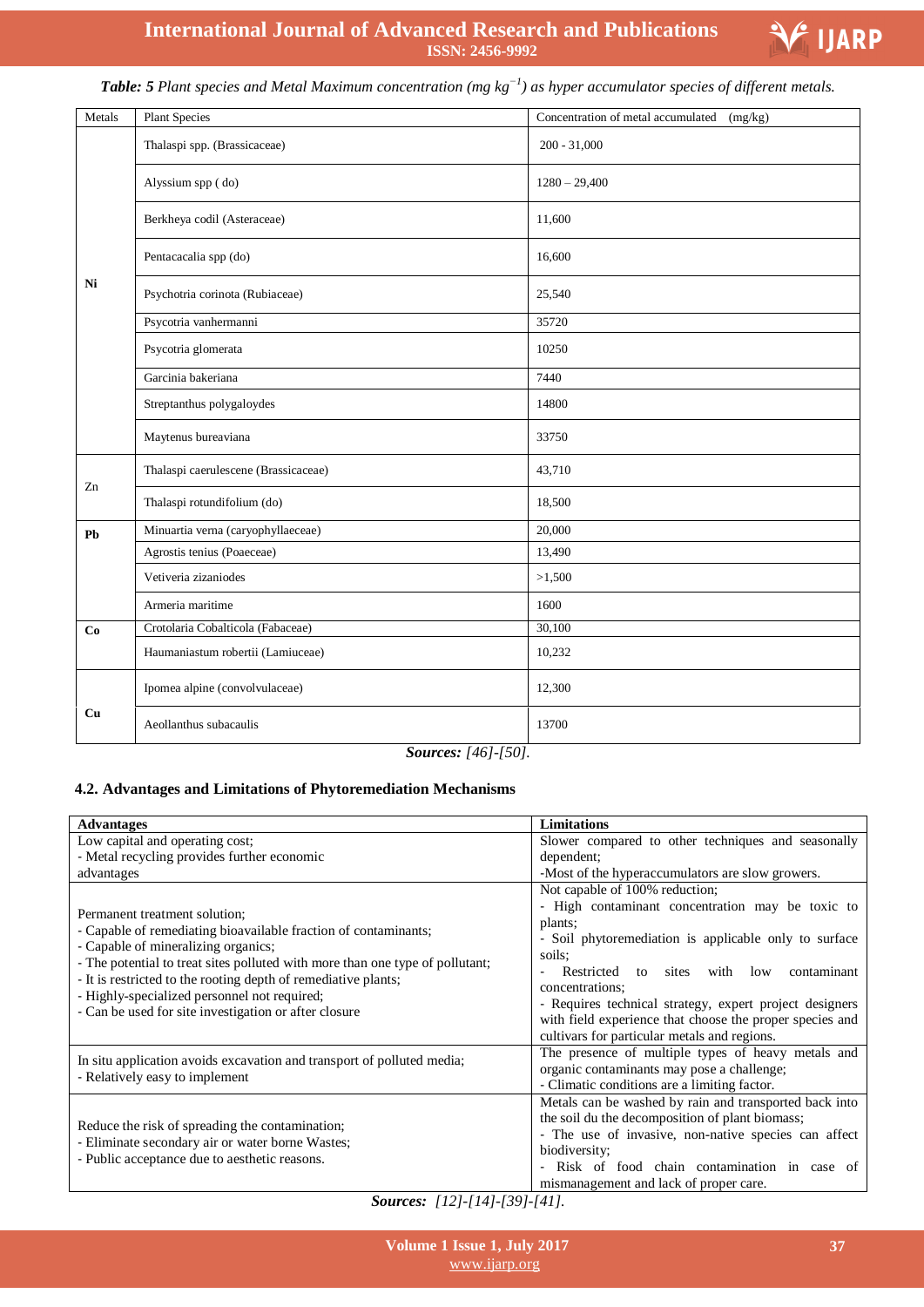

## **5. Criteria for Heavy Metals Accumulation in Plants**

The ability of a plant species to clean up a metalcontaminated site depends upon the amount of metals that can be accumulated by the candidate plant, the growth rate of the plant and the planting density. There are several factors which decide the ideal plant for phytoremediation [51]. Generally, the ideal plants for phytoextraction should have high capacity to accumulate toxic levels of metals in their aerial parts (shoots), high growth rates, and tolerance to high salinity and high pH. Moreover, these plants must produce high dry biomass, easily grown and completely harvestable, and High levels of plant uptake and translocate metals, accumulate in harvestable tissues of the plant (to aerial parts efficiently). Overall, it is recommended to use the native plant species that grow locally near the site [12]. The main criteria for hyper-accumulators are;

**Accumulating capability:-** Accumulating capability is the natural capacity of plants to accumulate metals in their above-ground parts (the threshold concentration) in amounts greater than 100 mg kg-1 for Cd, 1000 mg kg-1 for Cu, Cr, Pb, and Co, 10 mg kg-1 for Hg and 10000 mg kg-1 dry weight of shoots for Ni and Zn.

**Tolerance capability:-** Tolerance capability is the ability of plants to grow in heavy metal-contaminated sites and to have considerable tolerance to heavy metals without showing any reverse effects, such as chlorosis, necrosis, whitish-brown color, or reduction in the above-ground biomass (or at least not a significant reduction)

**Bioconcentration factor** (BCF)**: -** Phytoextraction potential can be estimated by calculation of bioconcentration factor (or biological absorption coefficient) and translocation factor. The bioconcentration factor (BCF), which is defined as the ratio of the total concentration of element in the harvested plant tissue (C plant) to its concentration in the soil in which the plant was growing (C soil) [52].

$$
BCF = \frac{Cplant}{Csoil}
$$

**Translocation factor (**TF):- TF is the capability of plants to take up heavy metals in their roots and to translocate them from the roots to their above-ground parts (shoots). TF, defined as the ratio of the total concentration of elements in the aerial parts of the plant (C, shoot) to the concentration in the root (C, root), is calculated as follows

$$
TF = \frac{Cshoot}{Croot}
$$

It is reported that excluders can be identified by a  $TF < 1$ , whereas accumulators are characterized by a  $TF > 1$  and BCFs and **TF**s are > 1 in hyper accumulators **[44].**

## **Future Prospects**

Rapid industrialization and technology development have adverse side effects like soil contamination and degrading soil health. Research related to this relatively new technology needs to be promoted and emphasized and expanded in developing countries since it is low cost, does not have the destructive impact on soil fertility and structure

 that some more vigorous conventional technologies have such as acid extraction and soil washing.

## **6. Conclusion**

The rapid industrialization and intensive agricultural activities over the last few decades have resulted in accumulation of various pollutants in the environment, especially heavy metals. Heavy metals are one of the most critical threats to the soil and water resources, as well as to human health. Contamination with heavy metals can affect the whole environment, but a major environmental concern and the longest-lasting effects due human activities is the contamination of soils. These metals are released into the environment through mining, smelting of metal ores, industrial emissions, and the application of pesticides, herbicides and fertilizers. Metals, such as Cd, Cu, Pb, Zn, and metalloids (e.g. As), are considered to be environmental metallic pollutants, due to their persistence, bioaccumulative nature and causing the serious health problem to human and other animals. Therefore decontamination of heavy metalcontaminated soils is very important for maintenance of environmental health and ecological restoration. The high cost of existing cleanup technologies led to the search for new cleanup strategies that have the potential to be low-cost, low-impact, visually benign, and environmentally sound. Phytoremediation is a new cleanup concept that involves the use of plants to clean or stabilize contaminated environments. Phytoremediation of metals is the most effective plant-based method to remove pollutants from contaminated areas. This green technology can be applied to remediate the polluted soils without creating any destructive effect of soil structure. Some specific plants, such as herbs and woody species, have been proven to have noticeable potential to absorb toxic metals. These plants are known as hyperaccumulators. Thus, Phytoremediation is becoming an important tool for decontaminating soil, water, and air by detoxifying, extracting, hyperaccumulating, and/or Sequestering contaminants, especially at low levels where, using conventional methods, costs exceed effectiveness.

## **8. Reference**

- [1] K. B. Mmolawa, A. S. Likuku and G. K. Gaboutloeloe, "Assessment of heavy metal pollution in soils along major roadside areas in Botswana," African Journal of Environmental Science and Technology, 5(3), pp. 186- 196, 2011.
- [2] R. A. Wuana; F. E. Okieimen; J. A. Imborvungu, "Removal of heavy metals from a contaminated soil using organic chelating acids" Int. J. Environ. Sci. Tech, 7 (3), pp. 485-496, 2010.
- [3] Elzbieta Sitarz-Palczak, Jan Kalembkiewicz, "Study of Remediation of Soil Contamined with Heavy Metals by Coal Fly Ash," Journal of Environmental Protection, 3, pp. 1373-1383, 2012.
- [4] Adedeji Oludare H. Olayinka, Olufunmilayo O. and Nwanya, Franklin C, "soil and water pollution in and around urban scrapyards," Journal of Environmental Science, Toxicology and Food Technology, 8(5), pp. 60-682014.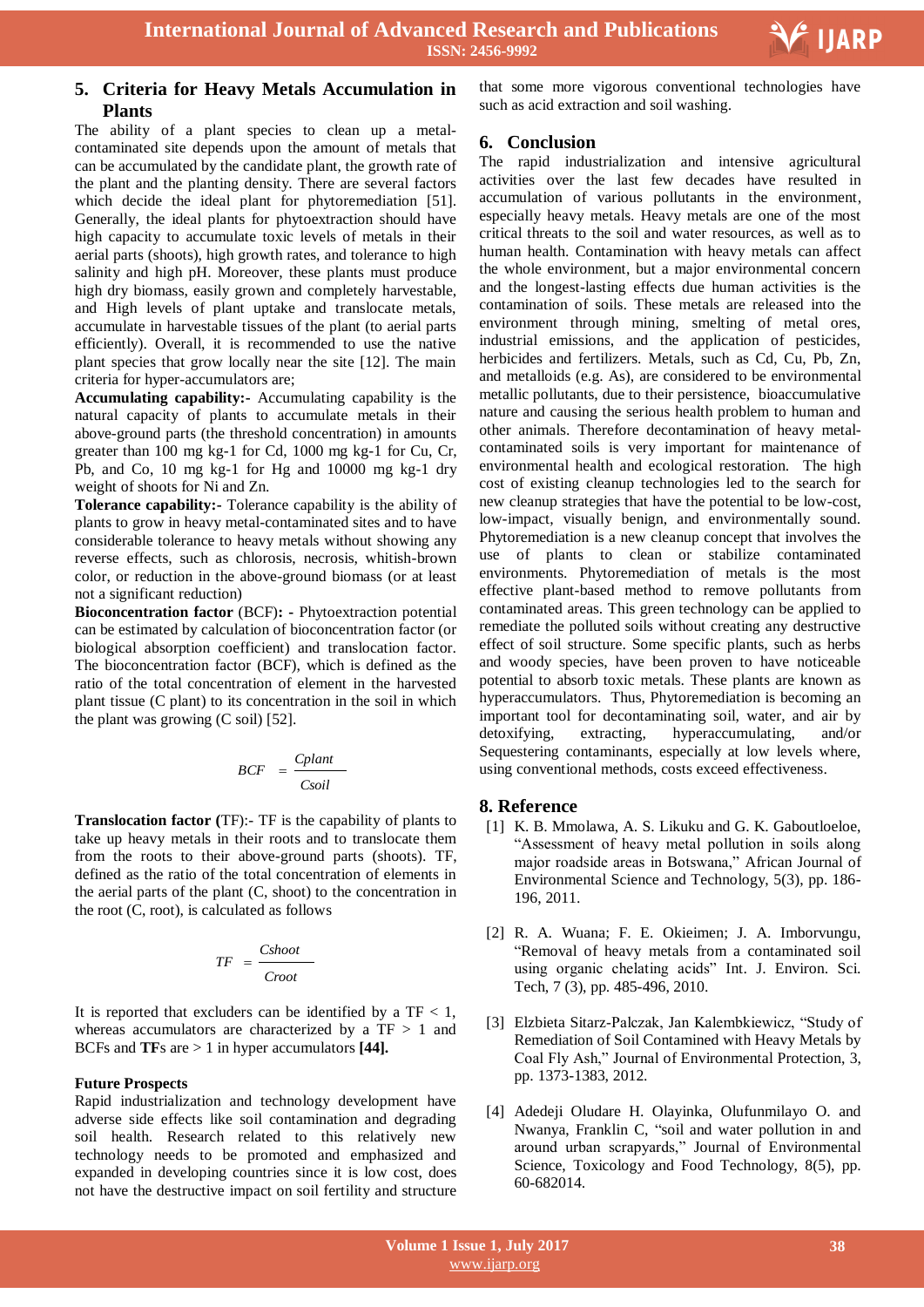

- [5] Kokyo Oh, Tiehua Cao, Tao Li, and Hongyan Cheng, "Study on Application of Phytoremediation Technology in Management and Remediation of Contaminated Soils," Journal of Clean Energy Technologies, 2(3) pp. 216-220, 2014.
- [6] Khairul Nadiah Ibrahim, Zaida Rahayu Yet, Amelia Md. Som, Nadia Razali, Nurul Ain Mohamed Rahaizah, Elmy Nahida Othman, Nor Aini Burok, Yushazaziah Mohd. Yunos, Rapidah Othman, Tengku Fazli Tengku Yahya " Heavy Metal Concentration (Pb, Cu, Fe, Zn, Ni) in Plant Parts of Zea Mays L. Cultivated in Agricultural Area Near Alor Gajah, Melaka, Malaysia," American Journal of Environmental Engineering, 5(3A), pp. 8-12, 2015.
- [7] Chao Su, LiQin Jiang, Wen Jun Zhang, "A review on heavy metal contamination in the soil worldwide: Situation, impact and remediation techniques," Environmental Skeptics and Critics, 3(2),24-38,pp. 2014.
- [8] Manoj S. Paul, Mayank Varun, Rohan D. Souza, Paulo J.C. Favas and Joao Pratas, "Metal Contamination of Soils and Prospects of Phytoremediation in and Around River Yamuna," A Case Study from North-Central India. Environmental Risk Assessment of Soil Contamination,pp.546-573,2014. http://dx.doi.org/10.5772/57239
- [9] Seyoum Zenebe, Environmental Impacts of Gold Mining on Waters and Sediments of Legadembi Area, Thesis, MSc Thesis, Addis Ababa University. Addis Ababa, 2006.
- [10]Abbas Hani, Narges Sinaei, and Ali Gholami, "Spatial Variability of Heavy Metals in the Soils of Ahwaz Using Geostatistical Methods,'' International Journal of Environmental Science and Development, 5(3), pp. 294-298, 2014.
- [11]Ata Shakeri, Farid Moore and Soroush Modabberi World Farid Moore, 2009. "Heavy Metal Contamination and Distribution in the Shiraz Industrial Complex Zone Soil, South Shiraz, Iran," Applied Sciences Journal, 6 (3), pp 413-425.
- [12]P. Ahmadpour, F. Ahmadpour, T. M. M. Mahmud, Arifin Abdu, M. Soleimani and F. Hosseini Tayefeh, "Phytoremediation of heavy metals: A green technology," African Journal of Biotechnology, 11(76), pp. 14036-14043, 2012.
- [13] Bilgin M. and Tulun S., "Heavy metals (Cu, Cd and Zn) contaminated soil removal by EDTA and  $FeCl<sub>3</sub>$ ," Global NEST Journal, 18(1), pp. 98-107, 2016.
- [14]Seyyed Gholamreza Moosavi and Mohamd Javad Seghatoleslami, "Phytoremediation: A review," Advance in Agriculture and Biology, Adv. Agri. Biol. 1(1), 5-11, 2013.
- [15]Ashwini A. Waoo, Swati Khare, Sujata Ganguli, "Extraction and Analysis of Heavy Metals from Soil

 and Plants in the Industrial Area Govindpura," Bhopal, Journal of Environment and Human, 1(2), pp. 2373- 8332, 2014.

- [16]N. Muddarisna, B.D. Krisnayanti, "Selection of mercury accumulator plants for gold mine tailing contaminated soils," Journal of Degraded and mining Lands management, 2(3), pp. 341-346, 2015.
- [17]N. Mganga, M. L. K Manoko and Z. K Rulangaranga,. Classification of Plants According to Their Heavy Metal Content around North Mara Gold Mine, Tanzania: Implication For Phytoremediation Tanz. J. Sci., 37, pp. 109-119, 2011.
- [18]Clement Oluseye Ogunkunle, Paul Ojo Fatoba, "Pollution loads and ecological risk assessment of soil heavy metals around mega cement factory in south west Nigeria," Pollution journal of environmental studies, 22(2), 2013, pp. 487-493, 2014.
- [19]Chinelo A. Ezeabara, Ogochukwu E. Okanume, Adaeze N. Emeka, C. U. Okeke1 and E. I. Mbaekwe, "Heavy Metal Contamination of Herbal Drugs: Implication for Human Health,"-A Review, International Journal of Tropical Disease & Health, 4(10), pp. 1044-1058, 2014.
- [20]Laiyuan Zhong A,B, Liming Liu A,C and Jiewen Yang B, "Assessment of heavy metals contamination of paddy soil in Xiangyin county, China," 19th World Congress of Soil Science, Soil Solutions for a Changing World, Australia, pp. 17-20, 2010.
- [21]Francois Gakwerere, "An Investigation of The Level of Selected Trace Metals In Plant Species Within The Vicinity Of Tantalum Mining Area In Gatumba, Ngororero District, Rwanda," Master Thesis, Environmental Sciences, University of South Africa, 2012.
- [22]P. C. Nagajyoti K. D. Lee T. V. M.. Heavy metals, occurrence and toxicity for plants: A review," Environ Chem Lett, 8, 199–216, 2010.
- [23]Tibebu Kocharea, Berhan Tamirb, Samara, "Assessment of Dairy Feeds for Heavy Metals," American Scientific Research Journal for Engineering, Technology, and Sciences, 11 (1), pp. 20-31, 2015.
- [24] M.I. El-Gammal, R. R. Ali, and R. M. Abou, "Assessing Heavy Metal Pollution in Soils of Damietta Governorate, Egypt." International Conference on Advances in Agricultural, Biological & Environmental Sciences, Oct 15-16, Dubai,2014.http://dx.doi.org/10.15242/IICBE.C101413 6
- [25]Vandana Partha, N.N. Murthya and Praveen Raj Saxenab, Assessment of heavy metal contamination in soil around hazardous waste disposal sites in Hyderabad city (India): natural and anthropogenic implications," Journal of Environmental Research and Management, Vol. 2(2).pp. 027-034, 2011.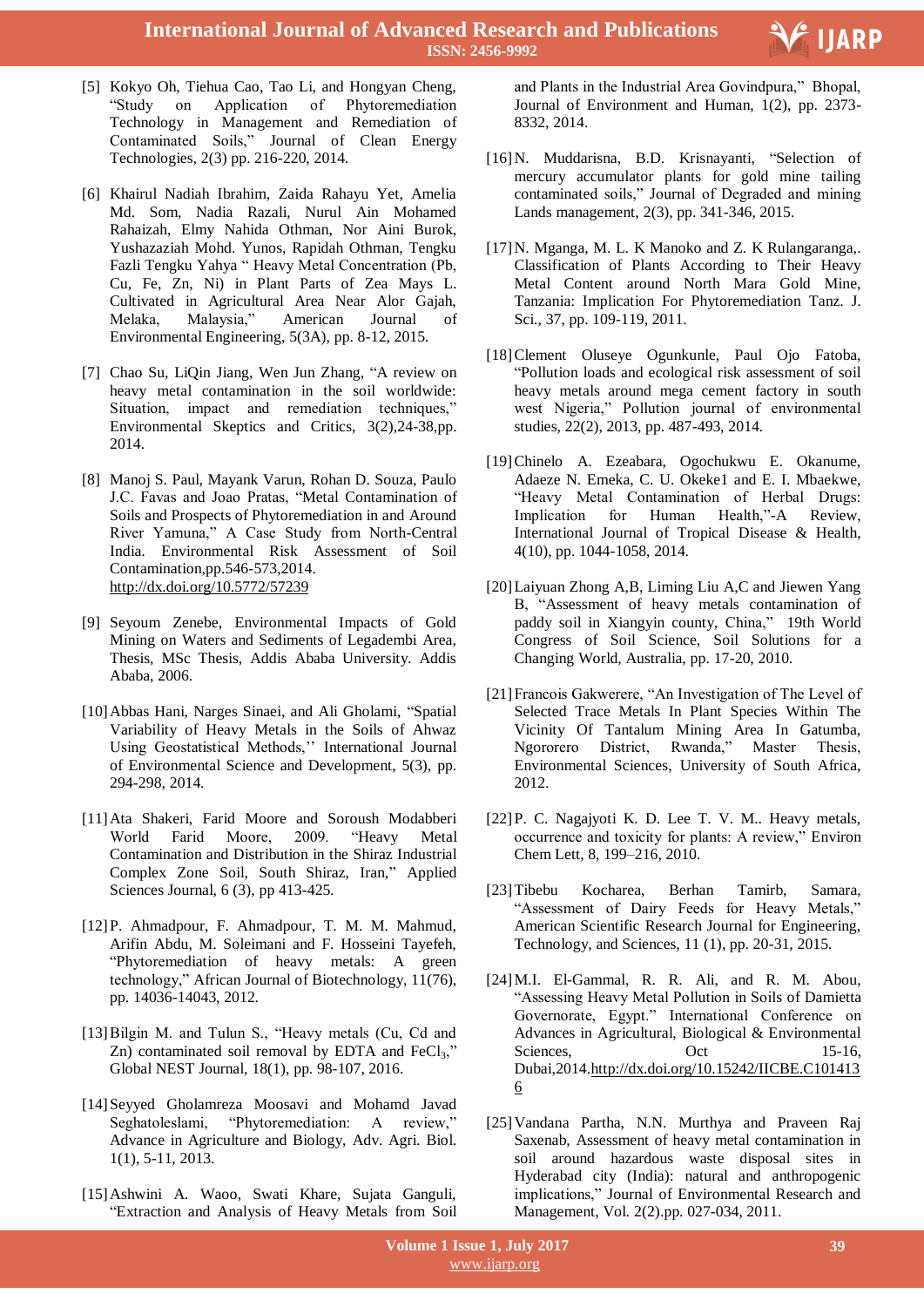

- [26]Churl Gyu Lee, Hyo-Taek Chon Myung Chae Jung C.G., "Heavy metal contamination in the vicinity of the Daduk Au–Ag–Pb–Zn mine in Korea," Applied Geochemistry 16, pp. 1377–1386, 2001.
- [27]Fares Yahya Alshaebi, Wan Zuhairi Wan, Yaacob Abdul Rahim, Samsudin Esmail Alsabahi, Risk Assessment at Abandoned Tin Mine In Sungai Lembing, Pahang, Malaysia, School of Environmental Science and Natural Resources, Malaysia, Vol. 14, pp 2-9, 2009.
- [28]Siti Norbaya Mat Ripin, Shariza Hasan, Mohd Lias Kama, Nor Shahrizan Mohd Hashim. Analysis and Pollution Assessment of Heavy Metal In Soil, Perlis, The Malaysian Journal of Analytical Sciences, 18 (1) pp. 155 – 161, 2014.
- [29]A.A Nuhu, MS Sallau, and MH Majiya, "Heavy Metal Pollution: The Environmental Impact of Artisanal Gold Mining on Bagega Village of Zamfara State," Nigeri, Research Journal of Pharmaceutical, Biological and Chemical Sciences, 5(6), pp.306-313, 2014.
- [30]Worash Getaneh Sulphide Mineralization in Legadembi Primary Gold Deposit, Sidamo, Southern Ethiopia. Unpub. MSc Thesis, Addis Ababa University, pp.149, 1994.
- [31]Kamran Sardar, Shafaqat Ali, Shakoor, Saima Aslam Bharwana, Hafiz Muhammad Tauqeer, "Heavy Metals Contamination and what are the Impacts on Living Organisms," Greener Journal of Environmental Management and Public Safety, 2 (4), pp. 172-179, 2013.
- [32]Afia Yeboah Bediakooxic, "Levels of Heavy Metals In Capsicum Annuum and Lycopersicon Esculentum Cultivated In Two Farming Communities In Obuasi,'' MSc. thesis, Kwame Nkrumah University of Science And Technology, pp. 17-21, 2012
- [33]Louis Kwame Boamponsem. "Heavy Metals Levels in Lichens, Soils, Sediments and Water Bodies of Teberebie and Its Environental impact." Msc.Thesis, Ghana pp. 23, 2009.
- [34]Raja Rajeswari, Namburu sailaja, "Impact of Toxic Metals, Minerals and Solvents leading to Environmental Pollution," Journal of Chemical and Pharmaceutical Sciences, 3, pp. 175-181, 2014.
- [35]Sabah Ahmed Abdul-Wahab, Fouzul Ameer Marikar, "The environmental impact of gold mines: pollution by heavy metals," Cent. Eur. J. Eng. 2(2), pp. 304-313. 2012.
- [36]Zhiyuan Li, Zongwei M, Tsering Jan van der Kuijp , Zengwei Yuan , Lei Huang, "A review of soil heavy metal pollution from mines in China: Pollution and health risk assessment," Elsevier, Science of the Total Environment, pp. 843–853. 2014.
- [37]Musah Saeed Zango, Maxwell Anim-Gyampo and Boateng Ampadu, "Health Risks of Heavy Metals in selected Food Crops cultivated in Small-scale Goldmining Areas in Wassa-Amenfi-West District of Ghana," Journal of Natural Sciences Research, 3(5), pp. 96-105, 2013.
- [38]Mitch M. Lasat, "Phytoextraction of Toxic Metals: A Review of Biological Mechanisms J. Environ. Qual. 31, pp. 109–120, 2002.
- [39]Meriem Laghlimi, Bouamar Baghdad, Hassan El Hadi, Abdelhak Bouabdli, 2015. Phytoremediation Mechanisms of Heavy Metal Contaminated Soils: A Review. Open Journal of Ecology, 5, 375-38.
- [40]S. M. Reichman, The Responses of Plants to Metal Toxicity: A review focusing on Copper, Manganese and Zinc Australian Minerals & Energy Environment Foundation, No.14, pp 6-10, 2002.
- [41]S.N. Singh, S. K. Goyal and Shree Ram Singh,. Bioremediation of Heavy Metals Polluted Soils And Their Effect on Plants Research and Education Development Society, Agriways, 3(1), 19-24, 2015.
- [42]Majeti Narasimha Vara Prasad Helena Maria de Oliveira Freitas, "Metal hyperaccumulation in plants - Biodiversity prospecting for phytoremediation technology," Electronic Journal of Biotechnology, 6(3), 285-321, 2003.
- [43]Chrysanthus Chukwuma, Sr, "Concerns in the Sustainable Management of Heavy Metals in Plants and Soils," International Journal of Agricultural and Soil Science, 2(9) pp. 143-152. 2014.
- [44]Mkumbo. S, Mwegoha .W, Renman .G,. Assessment of the phytoremediation potential for Pb, Zn and Cu of indigenous plants growing in a gold mining area in Tanzania, International Journal Of Environmental Sciences Volume 2(4), pp. 2425-2434, 2012.
- [45]Wensheng Shu, and Hanping Xia, "Technique for Remediation of Heavy Metal Contamination: Potential and Practice," Integrated Vetiver, Chinese Academy of Sciences. Guangzhou, China. 2, pp 406-408, 2012.
- [46]Ana P. G. C. Marques, Anto´ Nio O. S. S. Rangel, and Paula M. L. Castro, "Remediation of Heavy Metal Contaminated Soils: Phytoremediation as a Potentially Promising Clean-Up Technology," Critical Reviews in Environmental Science and Technology, 39, pp. 622– 654, 2009.
- [47]Ambrose Okem, dissertation, "Heavy metals in South African medicinal plants with reference to safety, efficacy and quality," Research Centre for Plant Growth and Development, School of Life Sciences University of KwaZulu-Natal, Pietermaritzburg, 2014.
- [48]M. Ghosh, S.P.Singh, "A Review on Phytoremediation of Heavy Metals and Utilization of Its Byproduct,"